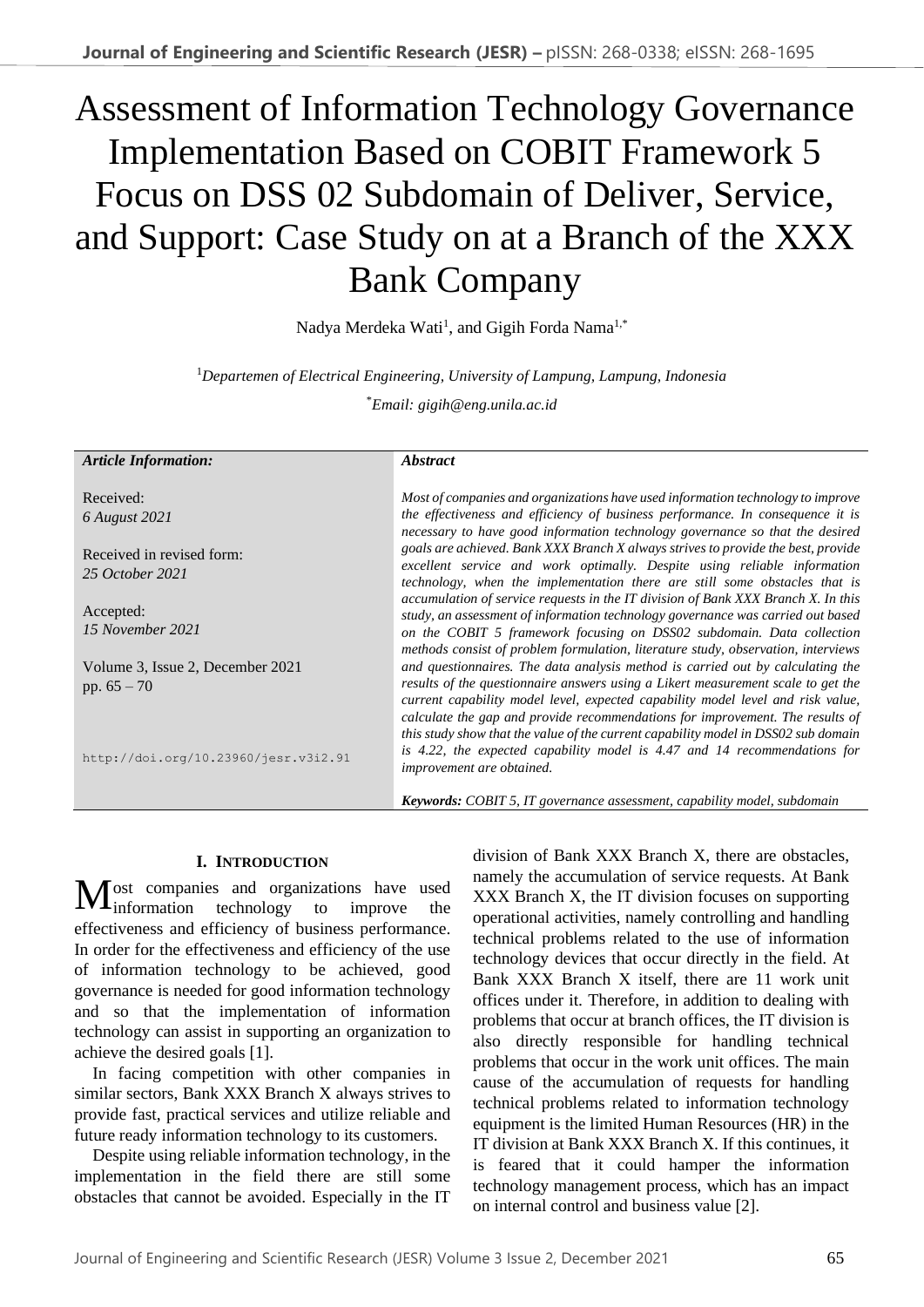COBIT (Control Objectives for Information and Related Technologies) is a framework used to manage IT Governance in an organization. COBIT provides guidelines for organizations to monitor and manage information security more effectively [3]. Information technology governance assessment using COBIT not only provides an assessment of the evaluation results, but also provides input or suggestions that can be used as improvements and business alignment with IT strategies to improve information technology governance in the future. [4].

Therefore, the authors conducted research on the evaluation of information technology governance using the COBIT 5 framework with a focus on the DSS 02 subdomain on the management of service requests and incidents at Bank XXX Branch X. By doing this research, it is expected to provide recommendations on the results of the information technology governance assessment in accordance with company business goals.

Auditing is a systematic process used to objectively evaluate and obtain evidence regarding assertions about related economic actions and activities to ensure the degree of conformity between the statements and established criteria, and report the results of the audit to interested parties [5].

Information technology is a device that is used to assist human work such as processing, organizing data to be delivered to the intended object [6]. Information technology is related to the process (use as a tool), manipulation, and management of information sources in the form of data that describes the reality of a phenomenon [7].

The basic understanding of IT governance is the decision-making process in the field of information technology investment, starting from decision making to measuring and monitoring the results of information technology governance. [8]. IT Governance is the responsibility of the executive board and board of directors consisting of leadership, organizational structure and processes that can ensure the use of information technology within an organization can support and expand information goals and strategies [9].

COBIT 5 is the COBIT ISACA framework that provides a comprehensive framework to assist companies in achieving corporate goals in the field of corporate information technology governance and management. [10]. In COBIT 5 there is a process reference model that is used to describe in detail the governance and management processes. The process reference model in COBIT 5 divides the process domain into two main process domains, namely governance and management of corporate information technology.

The DSS (Deliver, Service and Support) domain is an extension of the DS (Deliver and Support) domain in COBIT 4.1. The DSS domain focuses on IT operational activities, IT service processes and IT support on the technical implementation of an activity, continuous use of IT, security management, and business process control management. [10]. Here is the following DSS domain consists of six control objectives:

- 1. DSS01 Manage Operations
- 2. DSS02 Manage Service Requests and Incidents
- 3. DSS03 Manage Problems
- 4. DSS04 Manage Continuity
- 5. DSS05 Manage Security Services
- 6. DSS06 Manage Business Process Controls

The RACI chart is a matrix that describes the assignments and responsibilities of a role in the organization. In the RACI chart there are four levels of responsibility, namely Responsible, Accountable, Confirmed, and Informed [10].

The COBIT 5 process capability model provides a means to measure the performance of governance and management processes, and makes it possible to identify areas of improvement. In Figure 1 are the six levels of the capability model that can be achieved by a process [11].



Figure 1. Process Capability Model COBIT 5 [10]

Likert scale is a scale used to measure individual attitudes. The Likert scale is considered easier to apply, besides that respondent can also provide their opinions and assessments with the right choice, so that the answers given vary [12].

### **II. MATERIALS AND METHODS**

The following research stages determine the steps of the research carried out, for more details can be seen in Figure 2.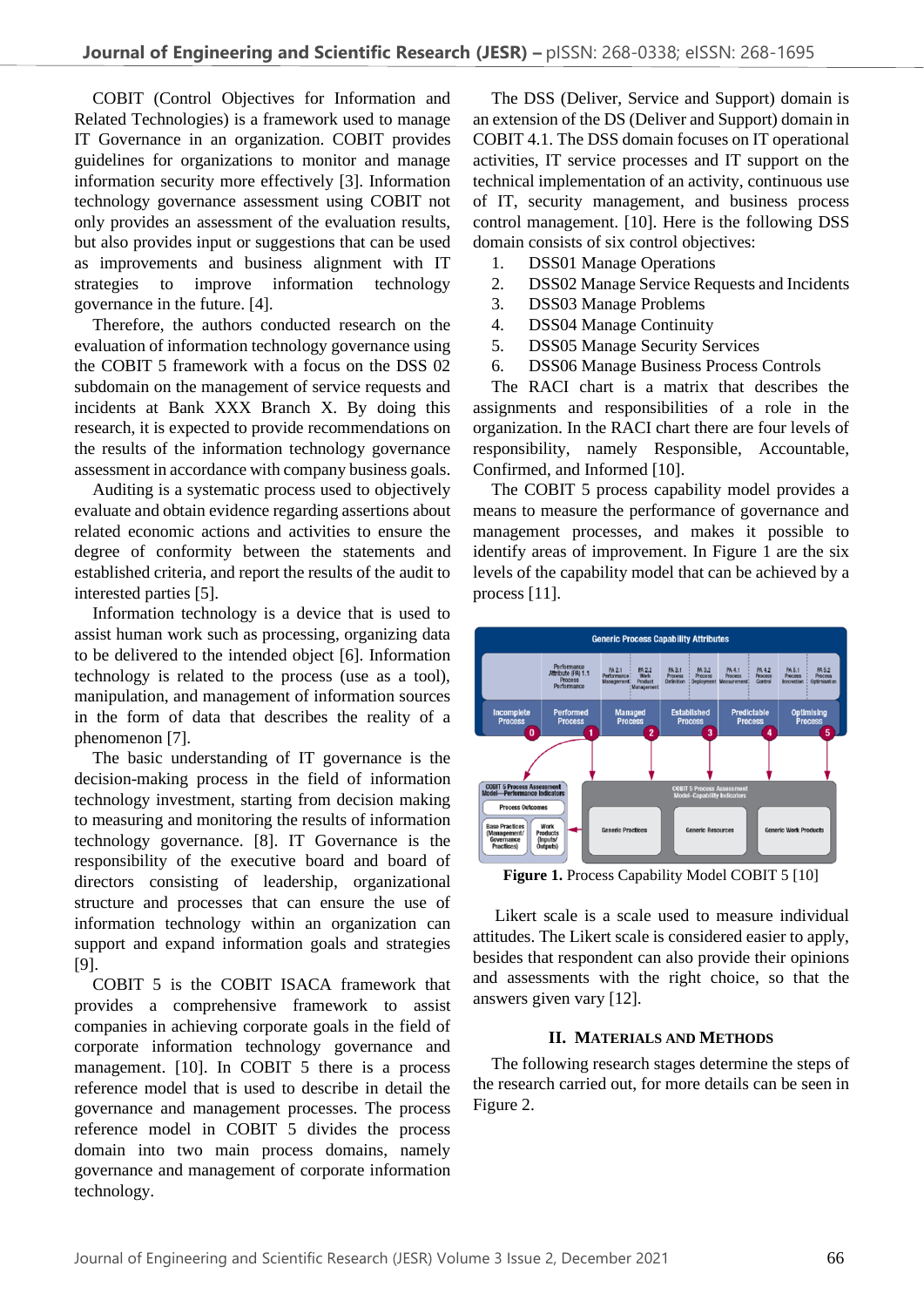

**Figure 2.** Reasearch Framework

Secondary data collected is information about the general description of the organization (organizational structure, vision, mission of Bank XXX Branch X). The mapping process is carried out using the existing mapping process in the COBIT 5 document [13] The mapping process begins with an evaluation of the vision, mission into company goals, IT-related goals, and sub-domain focus in COBIT 5 [14].

| Table 1. Mapping Vision and Mission in to Cobit 5 |  |  |
|---------------------------------------------------|--|--|
|                                                   |  |  |

| <b>Enterprise</b><br>Goals                  | <b>IT Related Goal</b>                                              | <b>COBIT 5 Process</b>                                                                                                                                                    |
|---------------------------------------------|---------------------------------------------------------------------|---------------------------------------------------------------------------------------------------------------------------------------------------------------------------|
| Customer-<br>oriented<br>service<br>culture | Delivery of IT<br>services in line<br>with business<br>requirements | EDM01, EDM02,<br>EDM05<br>APO02, APO08,<br>APO09, APO10,<br>APO11<br>BAI02, BAI03,<br><b>BAI04, BAI06</b><br>DSS01, DSS02,<br>DSS03, DSS04,<br>DSS <sub>06</sub><br>MEA01 |

From the results of the mapping process in Table 1. it focuses more on the sub domains that focus on managing the constraints faced by the IT division [15]. Here is the mapping process in Table 2.

**Table 2**. Mapping Sub Domain DSS02

| <b>Enterprise</b>                           | <b>IT Related</b>                                                             | <b>COBIT 5</b>                                                         | <b>IT Process</b>                                                                              |
|---------------------------------------------|-------------------------------------------------------------------------------|------------------------------------------------------------------------|------------------------------------------------------------------------------------------------|
| Goals                                       | Goal                                                                          | <b>Process</b>                                                         | DSS <sub>02</sub>                                                                              |
| Customer-<br>oriented<br>service<br>culture | Delivery of<br>IT services<br>in line with<br><b>business</b><br>requirements | DSS <sub>02</sub><br>Manage<br>Service<br>Requests<br>and<br>Incidents | <b>DSS02.01</b><br>DSS02.02<br><b>DSS02.03</b><br>DSS02.04<br>DSS02.05<br>DSS02.06<br>DSS02.07 |

Primary data collection was done by using interview, observation and questionnaire methods. In the observation and interview methods, conducted by direct observation to Bank XXX Branch X and interviewing sources related to the implementation and governance of information technology. The list of questions in the questionnaire was selected based on the domain activity in the COBIT 5 doc [16]. Primary data were analyzed using a Likert measurement scale with a capability model. From the measurement results using a Likert scale, it will then be converted into a capability model using the equation [17].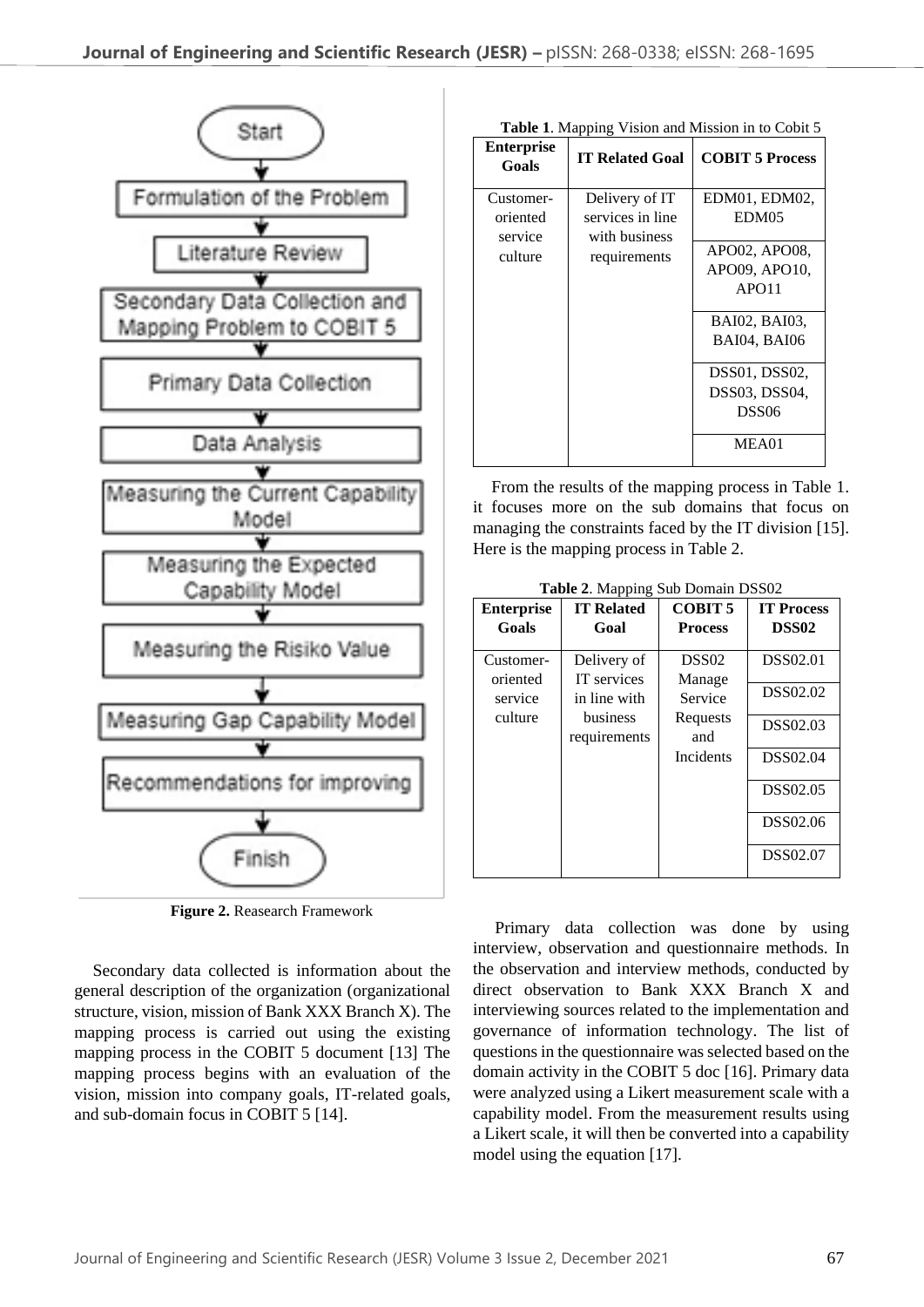Capability Level =

\n
$$
\frac{(0 * y_0) + (1 * y_1) + \ldots + (5 * y_5)}{z}
$$
\n(1)

Where  $Yn(v0...v5)$  is number of processes at level n and z is number of evaluated process.

#### **III. RESULTS AND DISCUSSIONS**

The questionnaire contains 24 questions selected based on the DSS02 activity domain to determine the value of the current capability model, expected capability and risk value. Questionnaires were distributed to six respondents. Respondents are determined based on the RACI chart DSS02 which is adjusted to the position in Bank XXX Branch X, the following is a list of respondents:

| <b>Table 3.</b> Respondents List |                |                                             |  |
|----------------------------------|----------------|---------------------------------------------|--|
| N <sub>0</sub>                   | Kode           | <b>Respondent</b>                           |  |
| 1                                | R1             | Head of Branch                              |  |
| $\mathfrak{D}$                   | R <sub>2</sub> | <b>Assistant Service Operations Manager</b> |  |
| 3                                | R3             | <b>Operational Support Supervisor</b>       |  |
| 4                                | R4             | IT officer                                  |  |
| 5                                | R <sub>5</sub> | IT officer                                  |  |
| 6                                | R6             | IT officer                                  |  |



**Figure 3.** Recapitulation of Questionnaire Answers on DSS 02.01

Each respondent's answer in Fig. 3 will be calculated using equation (1) as follows.

Capability Level R1 = 
$$
\frac{(3 * 5)}{5}
$$

\n(2)

Capability Level R1= 3 (3)

After calculating each respondent's answer, it is continued by calculating the average value of the respondent's ability to get the current ability score on DSS02.01. Similarly, in calculating the expected capability value and risk value, the following are:

**Table 4.** Comparison Current Capability with Expected Capability

| <b>IT Proses</b> | <b>Current</b><br><b>Capability</b><br>Model | <b>Expected</b><br>Capability<br>Model | Gap  | <b>Risk</b><br>Value |
|------------------|----------------------------------------------|----------------------------------------|------|----------------------|
| <b>DSS02.01</b>  | 3.93                                         | 4.4                                    | 0,47 | 4                    |
| DSS02.02         | 4,16                                         | 4,27                                   | 0,11 | 3,72                 |
| <b>DSS02.03</b>  | 4,27                                         | 4,61                                   | 0.34 | 4,1                  |
| <b>DSS02.04</b>  | 4,16                                         | 4,5                                    | 0,34 | 4,2                  |
| DSS02.05         | 4,41                                         | 4.54                                   | 0,13 | 4,16                 |
| DSS02.06         | 4,33                                         | 4,58                                   | 0,25 | 4,25                 |
| DSS02.07         | 4.3                                          | 4,45                                   | 0,15 | 4,16                 |
| Average          | 4,22                                         | 4.47                                   | 0,25 | 4.08                 |



**Figure 4**. Gap between CCM and ECM

Based on Table 6 it is known that the current capability of the DSS02 model is at a predictable process level of 4.22 and the expected capability of the DSS02 model is at a predictable process level of 4.47. On Fig. 4, there is still a gap between the value of the current capability model and the expected capability model. So, it is necessary to improve the IT process in order to achieve the desired expected capability model value.

In addition, recommendations for improvement can be in the form of improving the implementation of existing responsibilities in the organizational structure with the RACI COBIT 5 diagram to emphasize the roles that have been determined [18]. The following are recommendations for improvement to overcome the difference in capability values as follow:

1. Things that can be done to improve the suitability between the results of the questionnaires from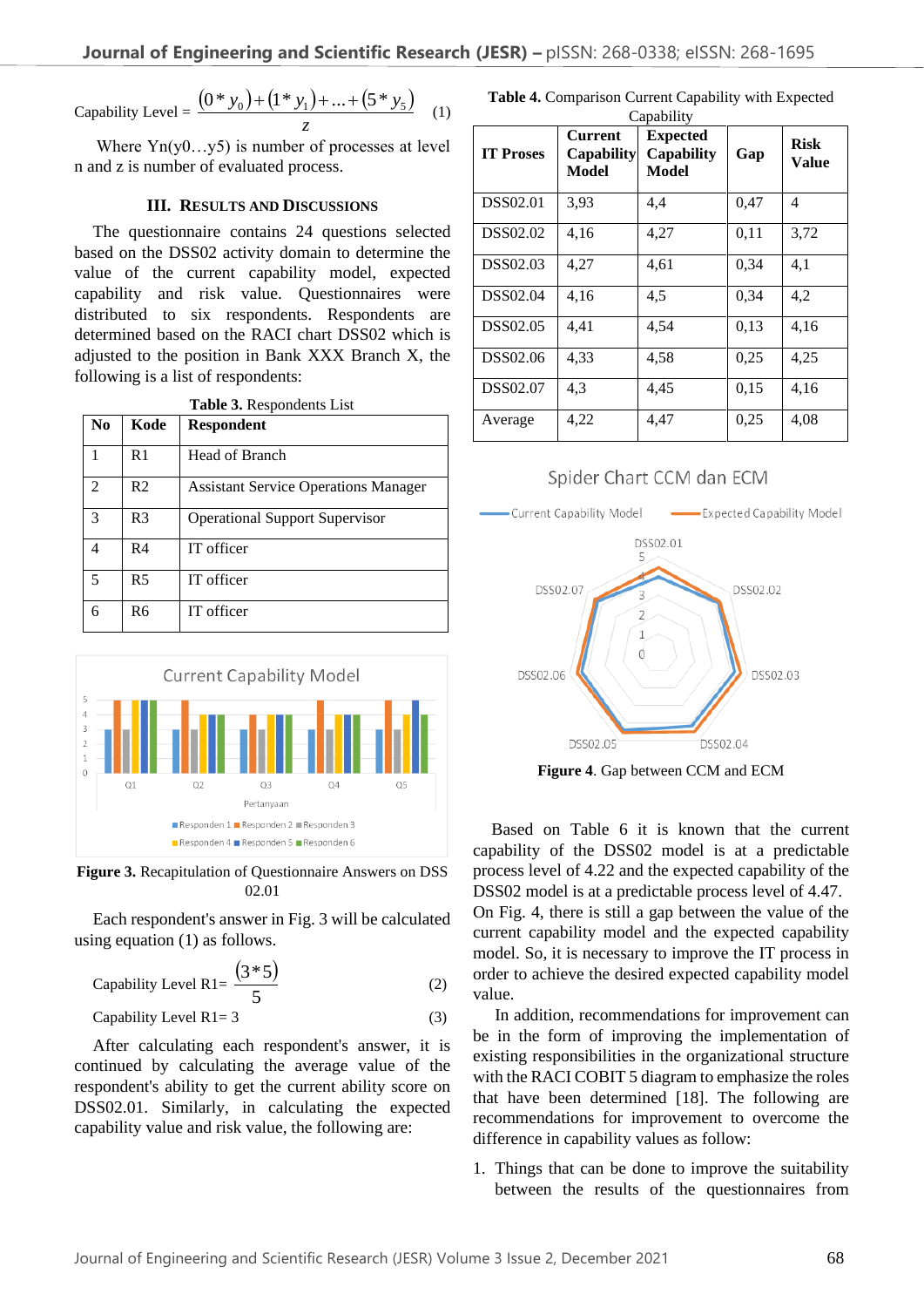parties R (Responsible) and A (Accountable), as well as the RACI chart on IT activities DSS02.01 is to make improvements by appointing the IT Officer as the responsible party and the Operations Supervisor as the accountable party.

- 2. Appoint the IT Officer as an accountable party on IT activities DSS02.02
- 3. Apppoint the Head of Branch and IT Officer as the responsible party and the Assistant Service Operations Manager as the accountable party on IT activities DSS02.03.
- 4. Appoint the Head of Branch and IT Officers as responsible parties and Assistant Service Operations Managers as accountable parties on IT activities DSS02.04.
- 5. Appoint the IT Officers as responsible parties and Assistant Service Operations Managers as accountable parties on IT activities DSS02.05.
- 6. Appoint the IT Officers as responsible and accountable parties on IT activities DSS02.06.
- 7. Appoint the IT Officer as the accountable party and the Assistant Service Operations Manager as the responsible party on IT activities DSS02.07.
- 8. To improve the DSS02.01 process, determine the scheme and model for the classification of service requests and incidents that are already running, are to be more specific in determining the categories, criteria and characteristics of each incident level from minor incidents to major incidents.
- 9. To improve the DSS02.02 process, the classification of service requests that are already running with defined and controlled limits, is to classify and prioritize more specific service requests so that the services provided can support the business objectives of Bank XXX Branch X.
- 10.To improve the DSS02.03 process, handling services based on procedures, namely by communicating procedures related to service requests and incidents to employees and users, either through official training activities or informal activ.
- 11.To improve the DSS02.04 process, inspection, diagnosis and incident allocation is the availability of experts in each regional office to support time efficiency in fulfilling the handling of large incident service requests.
- 12.To improve the DSS02.05 process, settlement and recovery of post-incident conditions are by always documenting on a regular basis alternative solution that can support the efficiency of handling incident service requests.
- 13.To improve the DSS02.06 process, service request and incident approach are to request feedback on the handling of service requests directly from service requesters and review the results of the feedback to

improve the quality-of-service request handling in the future.

14.To improve the DSS02.07 process, tracking status and making reports are routinely documenting and conducting a more in-depth analysis of the pattern of problems and handling each incident that occurs.

The current capability model of Bank XXX Branch X in the DSS02 sub domain is at the predictable process level which has an average value of 4.22 with the lowest current capability model value being in the IT process DSS02.01 which is 3.93 and the value is 3.93 The highest current capability model is in the IT process DSS02.05, which is 4.41. To solve this problem, the recommendations in point 8. The expected capability model of Bank XXX Branch X in the DSS02 sub domain is at the predictable process level which has an average value of 4.47 with the lowest expected capability model value being in the IT process DSS02.02 which is 4.27 and the highest expected capability model value is on the IT process DSS02.03 which is 4.61. To solve this problem, recommendations in points 9 and 10 can be made.

## **IV. CONCLUSIONS**

The level of risk owned by Bank XXX Branch X in the DSS02 sub domain has an average value of 4.08 with the lowest risk value being in the IT process DSS02.02 which is 3.72 and the highest risk value being in the IT process DSS02.06 which is 4, 25. To solve this problem, recommendations in points 11 and 13 can be made. Based on the results of questionnaires, interviews and observations, 14 recommendations were obtained from the assessment of information technology governance at Bank XXX Branch X.

## **REFERENCES**

- [1] N. Legowo and Christian, "Evaluation of Governance Information System Using Framework Cobit 5 in Banking Company," ICSECC 2019 - Int. Conf. Sustain. Eng. Creat. Comput. New Idea, New Innov. Proc., pp. 281–286, 2019, doi: 10.1109/ICSECC.2019.8907123.
- [2] W. H. Tsai, C. L. Hsieh, C. W. Wang, C. T. Chen, and W. H. Li, "The impact of IT management process of COBIT 5 on internal control, information quality, and business value," IEEE Int. Conf. Ind. Eng. Eng. Manag., vol. 2016-Janua, pp. 631–634, 2016, doi: 10.1109/IEEM.2015.7385724.
- [3] E. Mathase, D. M. Phahlane, and P. N. M. Ochara, "Review of IT Governance Frameworks Implementation in the Context of the South African Public Sector," 2019 Open Innov. Conf. OI 2019, pp. 351–355, 2019, doi: 10.1109/OI.2019.8908178.